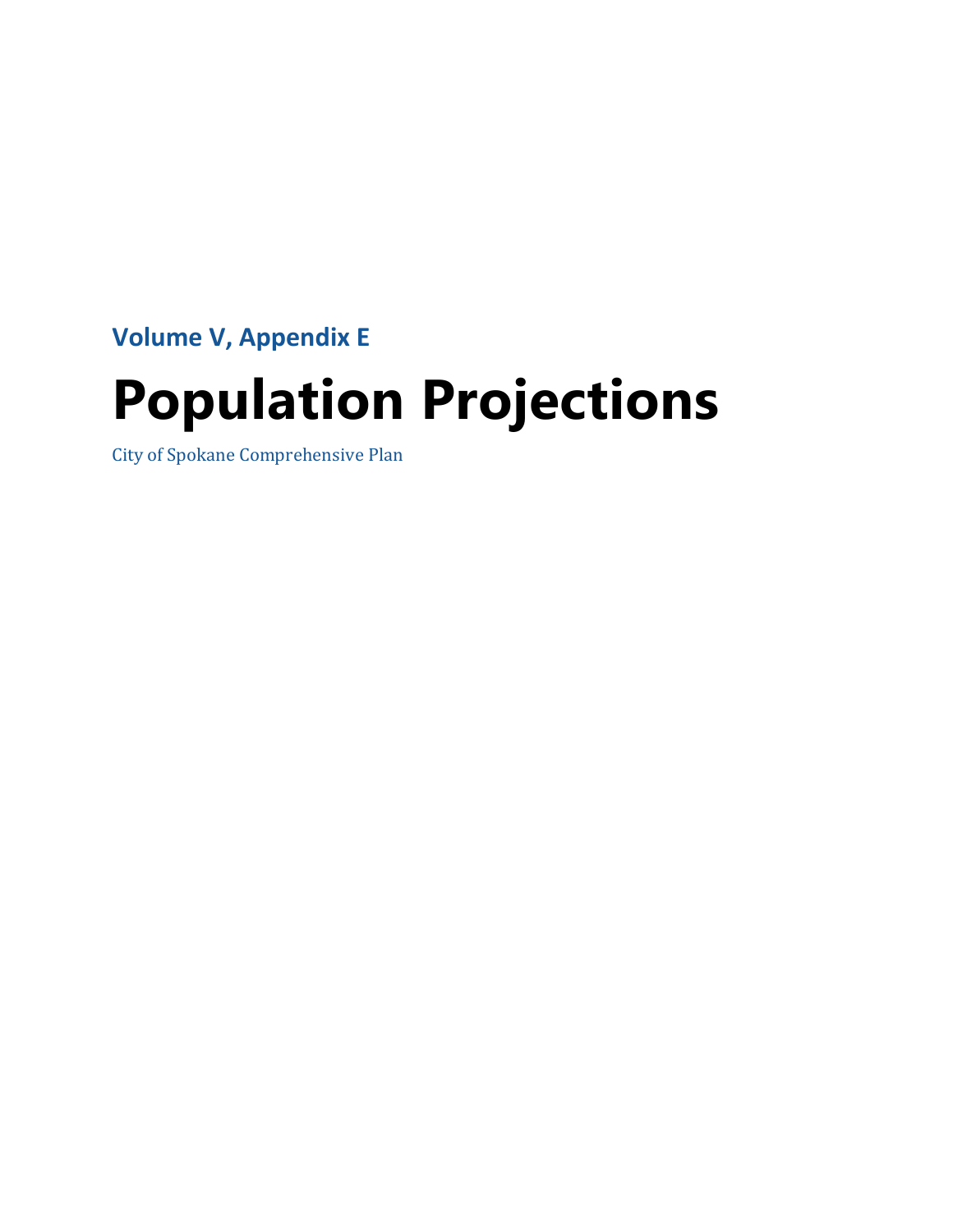*Report and Recommendation to the Steering Committee of Elected Officials* 

# *Planning Technical Advisory Committee Population Forecast and Allocation*

*Periodic Update under the Growth Management Act 2017 to 2037* 

*Public Hearing, November 4, 2015*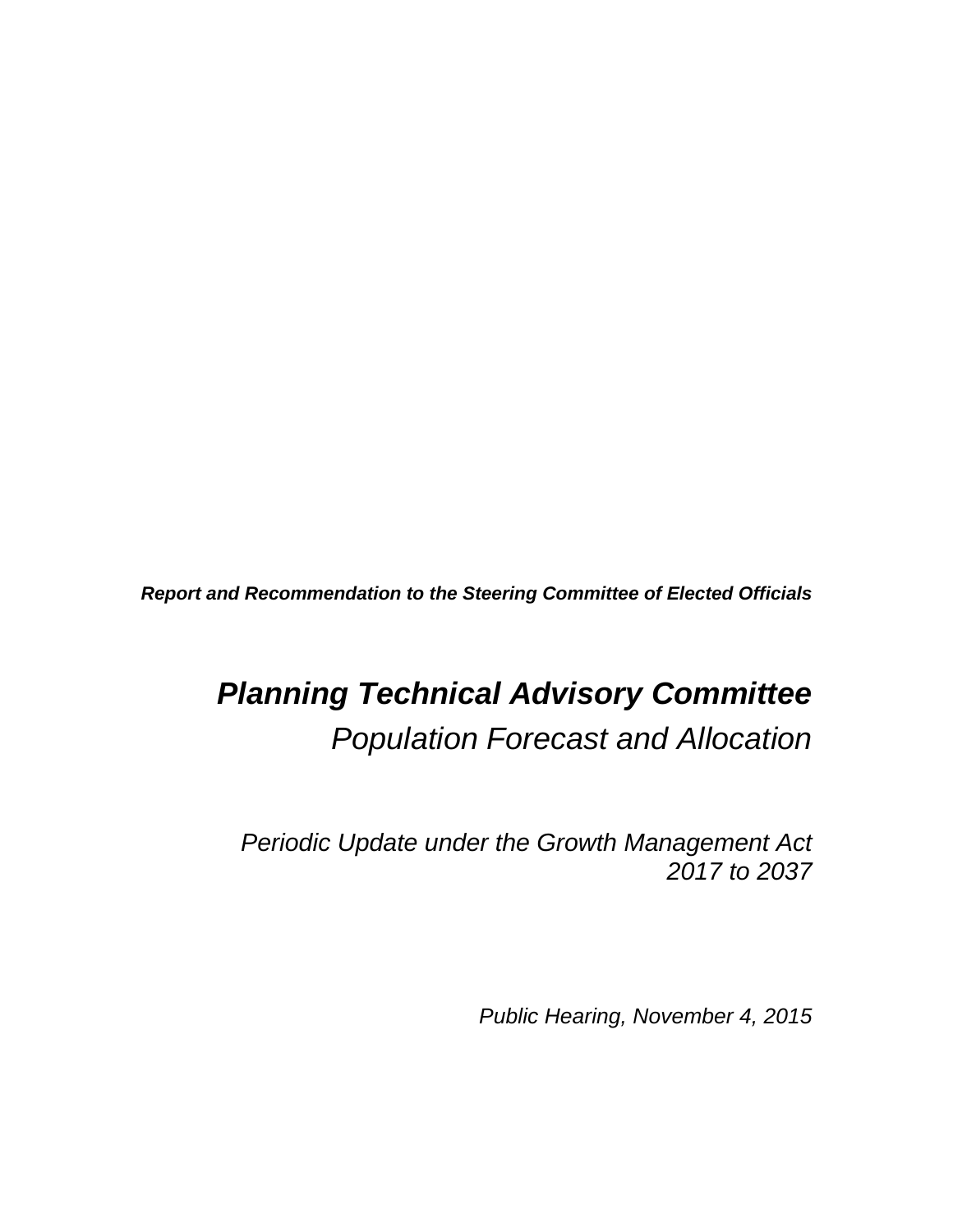#### **Planning Technical Advisory Committee to the Steering Committee of Elected Officials**

#### **City of Airway Heights**

Derrick Braaten, Planner

**City of Cheney**  Brett Lucas, Senior Planner

**City of Deer Park**  Roger Krieger, Community Dev. Director

#### **City of Liberty Lake**

Amanda Tainio, Planning& Building Services Manager

#### **City of Medical Lake**  Doug Ross

**City of Millwood**  Tom Richardson, AICP, Comm. Dev. **Director** 

**City of Spokane**  Louis Meuler, Principal Planner Jo Anne Wright, AICP, Associate Planner

**City of Spokane Valley**  Lori Barlow, Senior Planner

**Spokane County** 

John Pederson, Planning Director Steve Davenport, AICP, Senior Planner

#### **Spokane Regional Transportation Council**

Amanda Mansfield, Associate Transportation Planner Kevin Shipman, GIS Analyst Kevin Wallace, Executive Director Ryan Stewart

#### **Spokane Transit Authority**

Karl Otterstrom, AICP, Planning Director Kathleen Weinand, AICP

**Commerce (formerly CTED)** 

Dave Andersen, AICP

#### **Fairchild Air Force Base**

Alec Young, Community Planner Ronald Daniels, Deputy Base Civil Engineer Lee Paul, Chief of Engineering **Department**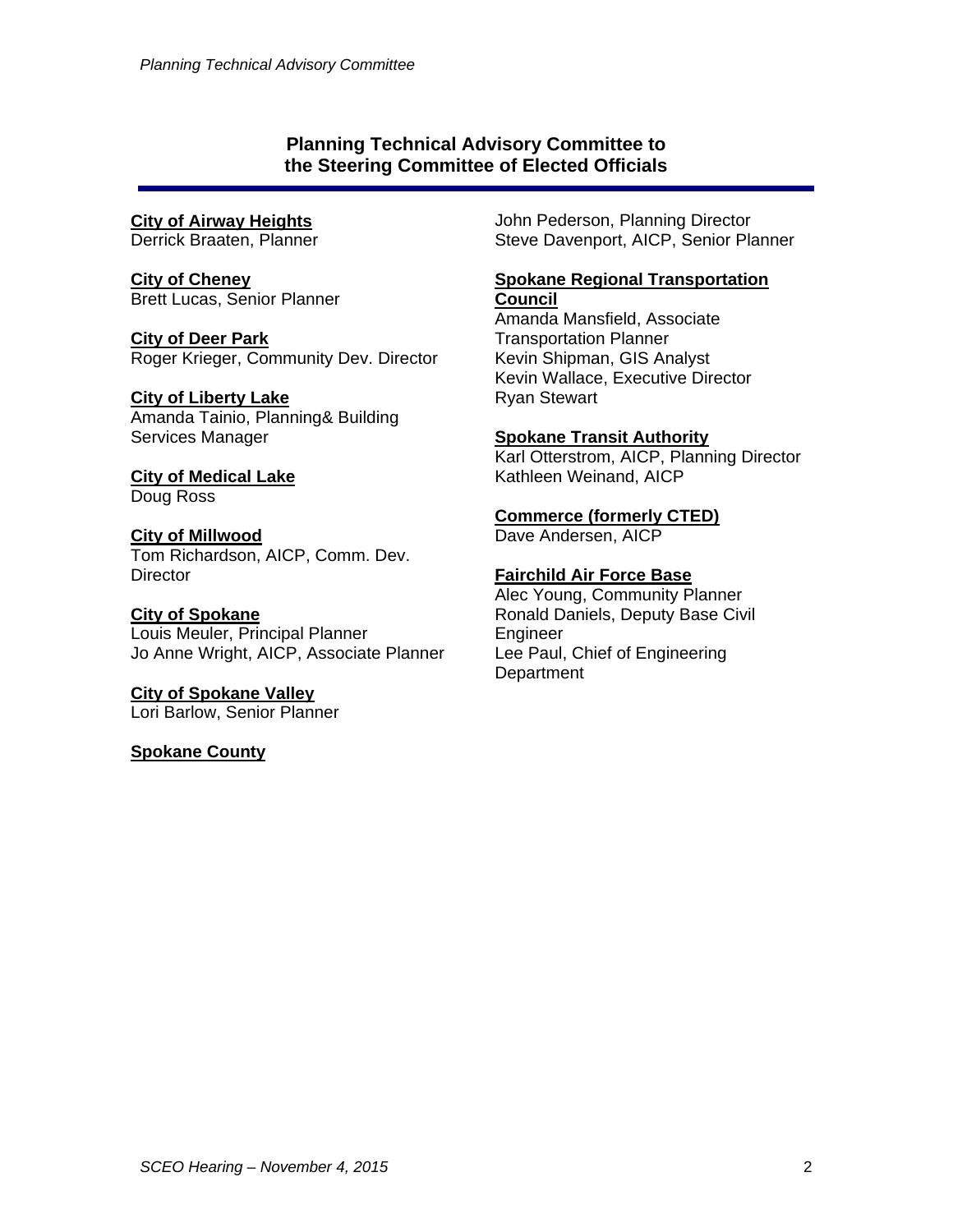# **Introduction**

 The Revised Code of Washington Chapter RCW 36.70A.130(5)(c) requires periodic review of city and county comprehensive plans, development regulations and urban growth areas to ensure the plans and regulations comply with the requirements of the Growth Management Act. The next review is required to be completed by June 30, 2017 and will cover the planning horizon from 2017 to 2037. The last periodic review and update of the urban growth areas was completed on July 18, 2013 (BCC Resolution 2013-0689). The 2013 update covered the planning period from 2011 to 2031 and included extensive studies and review.

 A first step in this process is to adopt population forecasts and allocations to provide a target for determining the adequacy of comprehensive plans and urban growth areas including planned capital facilities (water, waste water treatment, schools, parks, public safety, etc.) and transportation facilities. Forecasts and allocations are adopted by the Board of County Commissioners following recommendations by the Planning Technical Advisory Committee (PTAC) and the Steering Committee of Elected Officials (SCEO).

 The PTAC is tasked by the Countywide Planning Policies (CWPP) to provide staff support and recommendations to the SCEO concerning regional planning efforts (CWPP Policy Topic 1, Policy 5). The PTAC includes staff from Spokane County and Cities within the County, along with staff from Spokane Regional Transportation Council (SRTC) and the Spokane Transit Authority (STA). The Planning Technical Committee met on a regular basis between March and October of 2015 to research and develop population forecasts for Spokane County.

 The forecasts in this report rely on data from the Washington State Office of Financial Management (OFM) and the census. OFM provides countywide population forecasts to assist Counties in Growth Management planning. The PTAC used OFM data to identify a range of future populations based on the accuracy of past forecasts by OFM.

**Summary of Recommendation:** The PTAC is recommending a population forecast equivalent to the 2037 medium OFM forecast of 583,409 with growth for cities and towns based on historic growth patterns.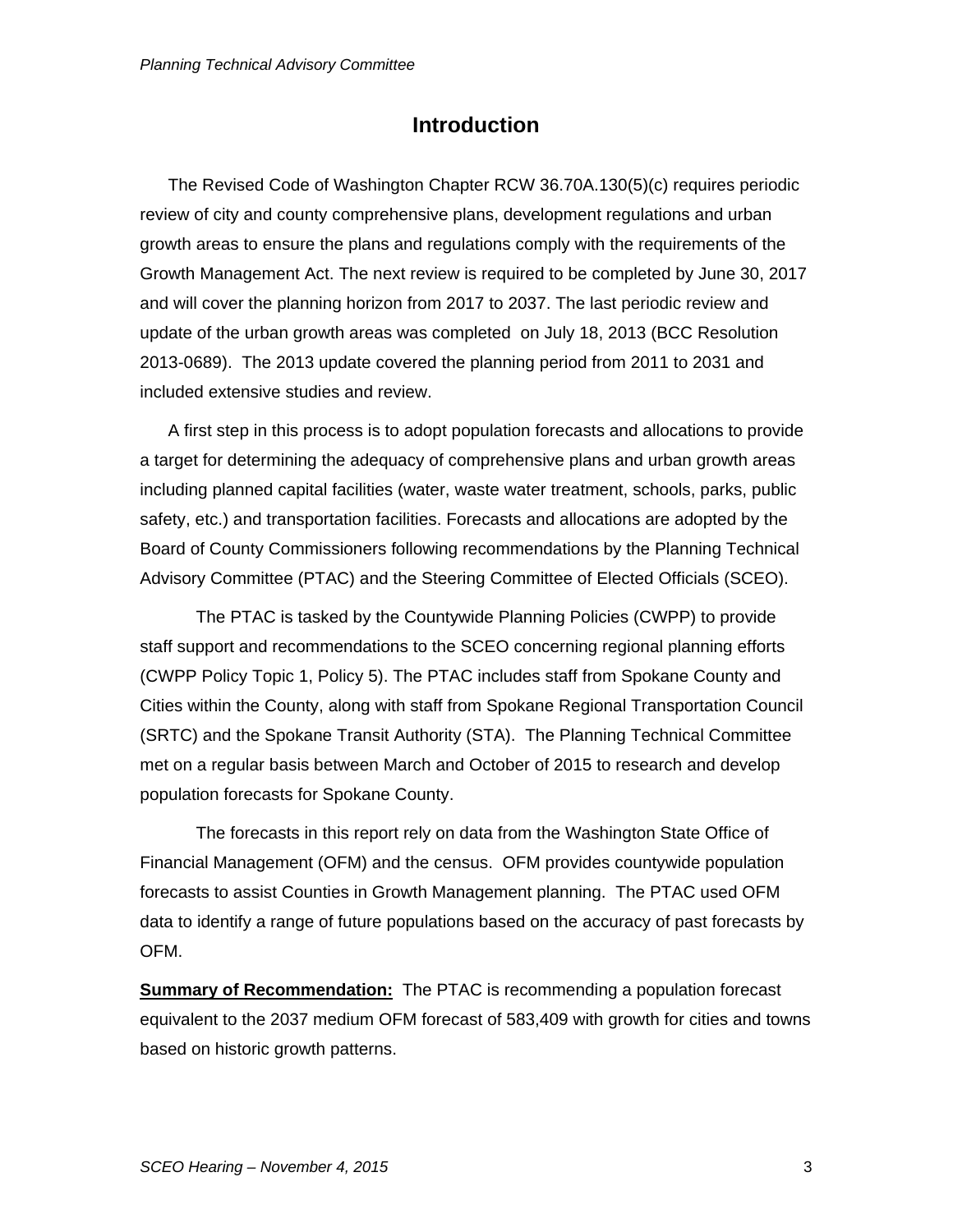#### **Population Forecast**

#### **Background**

 A forecast of future population growth has been developed by the Planning Technical Advisory Committee (PTAC) for consideration in the 2017 Comprehensive Plan review process. The forecast was a collaborative effort involving discussions over the course of several months. Several sources of data were used in developing the estimates including Census data, Washington State Office of Financial Management (OFM) projections and population studies by Spokane County. This PTAC recommendation is intended to provide a reasoned forecast of population combining historic growth patterns with forecasts of countywide populations provided by OFM.

#### **Assumptions and Methodology**

#### Washington State Office of Financial Management

 Two sets of data from the Washington State Office of Financial Management (OFM) were used in this study. The first data set is from OFM's *Projections of the Resident Population for the Growth Management Medium Series, May 2012*. The projections provide a county-wide population forecast for each year out to the year 2040 including a low, medium and high forecast.<sup>1</sup> The OFM forecasts were used to establish a county-wide population number for 2017 and 2037 relying on the medium OFM forecast as the most likely outcome.

 The second set of OFM data is the *Office of Financial Management, April 1, 2015 Population of Cities, Towns and Counties*. Each year OFM produces a population estimate that is primarily used for determining distribution of state revenues. The OFM estimate relies on past census data and local analysis of growth. The estimates include the County as a whole and a population for each jurisdiction. OFM's data was used in this report to establish a population for the year 2015.

 $\overline{a}$ 1 RCW 43.62.035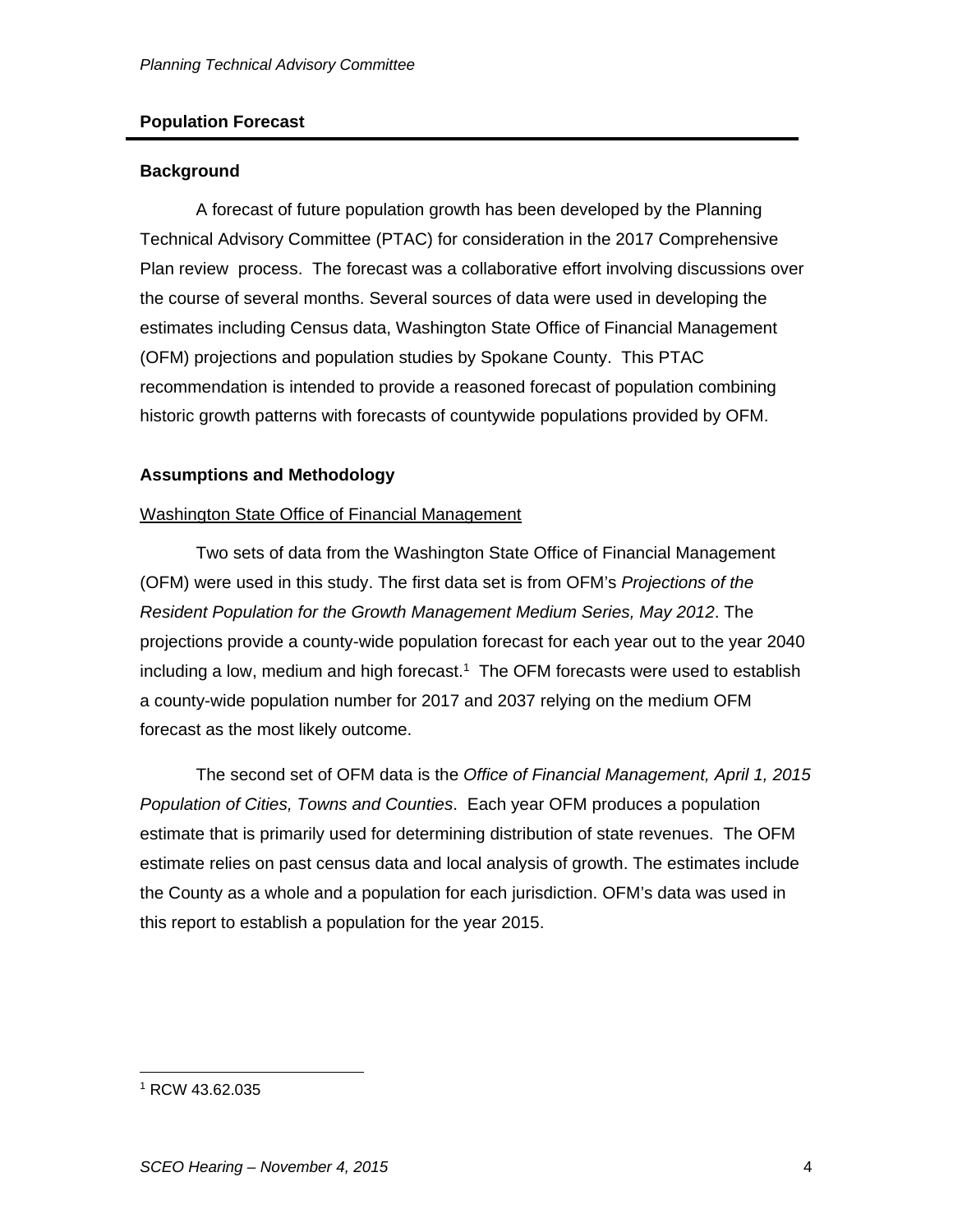#### **Developing a Range of Most Likely Population Outcomes for 2037**

 The PTAC has analyzed past accuracy of OFM forecasts to develop a likely range of population outcomes for the 2017 to 2037 population horizon. OFM provides GMA forecasts every five years and the forecasts developed in 2002, 2007 and 2012 were used to analyze the accuracy of the OFM medium series forecasts. Reviewing the 2002 and 2007 forecasts shows that the OFM medium forecast has predicted actual population for future years within 1.7% of actual population for every target year examined. This range of accuracy was used to develop a range of 2037 population forecasts that provides a range of reasonably likely outcomes based on past performance. The calculations and range of population outcomes is shown in Table 1 and 2 below.

Table 1 shows a comparison of past OFM forecasts to actual population in the county for various forecast years. This provides an assessment of how closely actual population has tracked prior forecasts. Actual population has ranged from 1% above the OFM Medium forecast in 2010 to 1.7% below the OFM Medium forecast in 2015. OFM has predicted a slightly higher population than actual in more years than they have predicted a slightly lower population. This provides a range of population forecasts that are reasonably likely based on the performance of past forecasts and forms the basis for the range recommended by the PTAC. This comparison suggests that it is very likely that the 2037 population of Spokane County will be between 573,770 and 589,418.

#### **Table 1**

**Comparing Office of Financial Management Population Estimates to Actual Growth OFM Medium Series – Spokane County**

| <b>Historic OFM Forecasts</b>             | 2005    | 2010    | 2015    | 2037    |
|-------------------------------------------|---------|---------|---------|---------|
| 2002 OFM forecast                         | 441.068 | 466,417 | 496,981 |         |
| 2007 OFM forecast                         |         | 466,724 | 496,513 |         |
| 2012 OFM forecast                         |         |         | 489,491 | 583.409 |
|                                           |         |         |         |         |
| <b>Actual Population (OFM and Census)</b> | 438,249 | 471,221 | 488,310 |         |
|                                           |         |         |         |         |
| <b>Accuracy of OFM Forecasts</b>          | 2005    | 2010    | 2015    | 2037    |
| 2002 OFM forecast                         | $-6%$   | 1%      | $-1.7%$ |         |
| 2007 OFM forecast                         |         | 1%      | $-1.7%$ |         |
| 2012 OFM forecast                         |         |         | $-2%$   |         |
|                                           |         |         |         |         |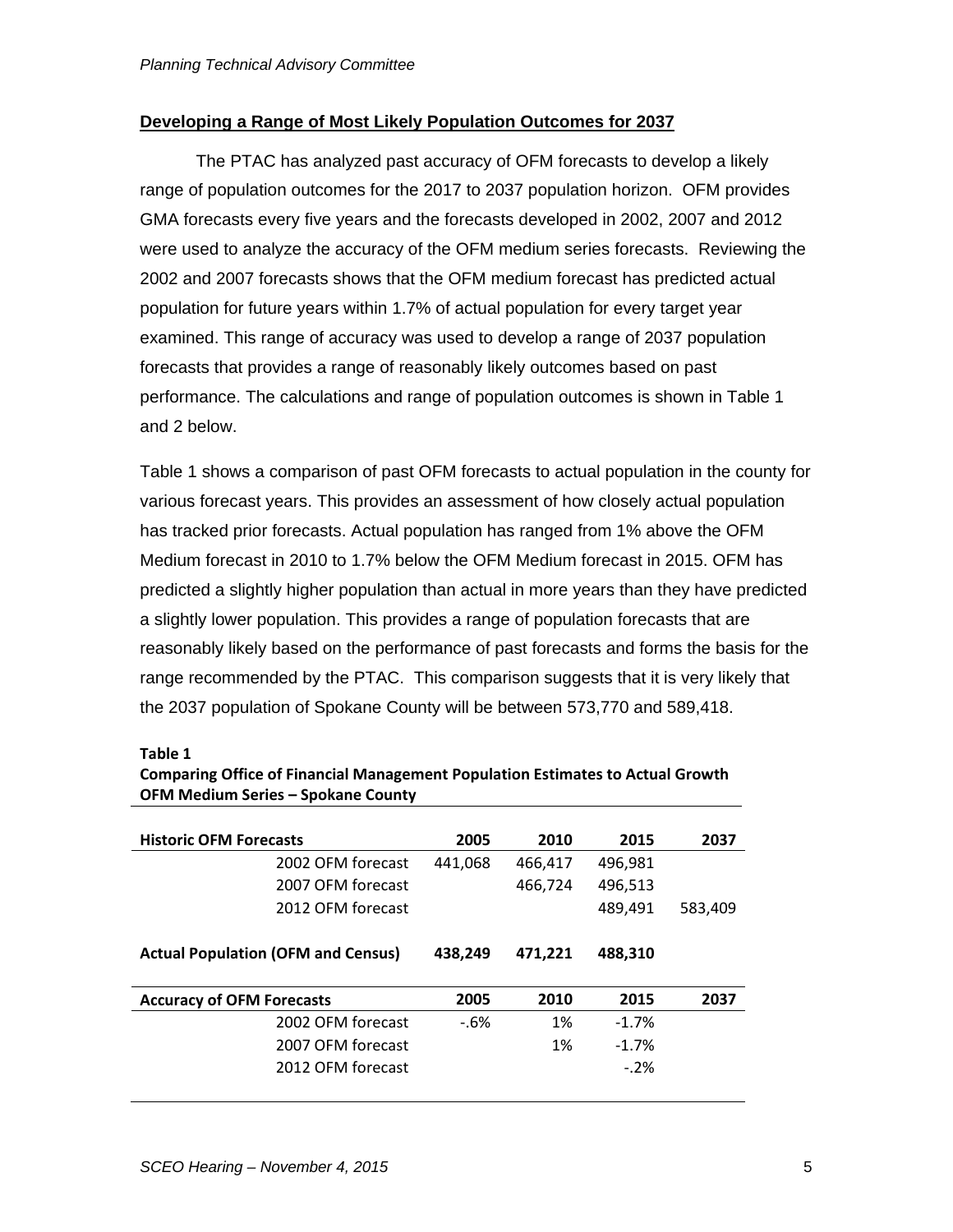| Table 2<br>Range of most likely Population Outcomes for Spokane<br>County | 2037    |
|---------------------------------------------------------------------------|---------|
| Forecast at Maximum Range (1% above OFM Medium)                           | 589,418 |
| Forecast at OFM Medium                                                    | 583,409 |
| Forecast at Minimum Range (1.7% below OFM Medium)                         | 573,770 |

#### **Forecasting Population for Cities and Towns**

Once a countywide forecast is established, the next step is forecasting in which jurisdiction in the county growth will occur. Washington State Office of Financial Management (OFM) forecasts do not provide population projections for individual cities and towns. The analysis contained herein provides a forecast of population growth for 2017 and 2037 for each jurisdiction within Spokane County and for the rural area. The allocations assume that growth patterns in the future will be roughly the same as growth patterns occurring in the period from 2003 to 2015. The forecasts use the growth rate for each city or town between the years 2003 and 2015 to predict future growth. These growth rates are established as a percentage of total urban growth area growth for the 2003 – 2015 timeframe as shown in Figure 1. The growth rate is then applied to anticipated county-wide growth of the urban growth area for the 2017-2037 planning horizon.

#### Rural Area Growth Forecast

 The PTAC recommendation assumes that 21% of future growth will occur in rural Spokane County (Outside the UGA). This assumption is based on a study conducted by Spokane County in 2012 titled, "Spokane County Population Study, October 2012". The study conducted a detailed analysis of rural growth using building permit data over a five year period and concluded that 21% of all growth in the County is occurring in the rural area. Past assumptions of rural growth have ranged from 20 to 25% of county-wide growth.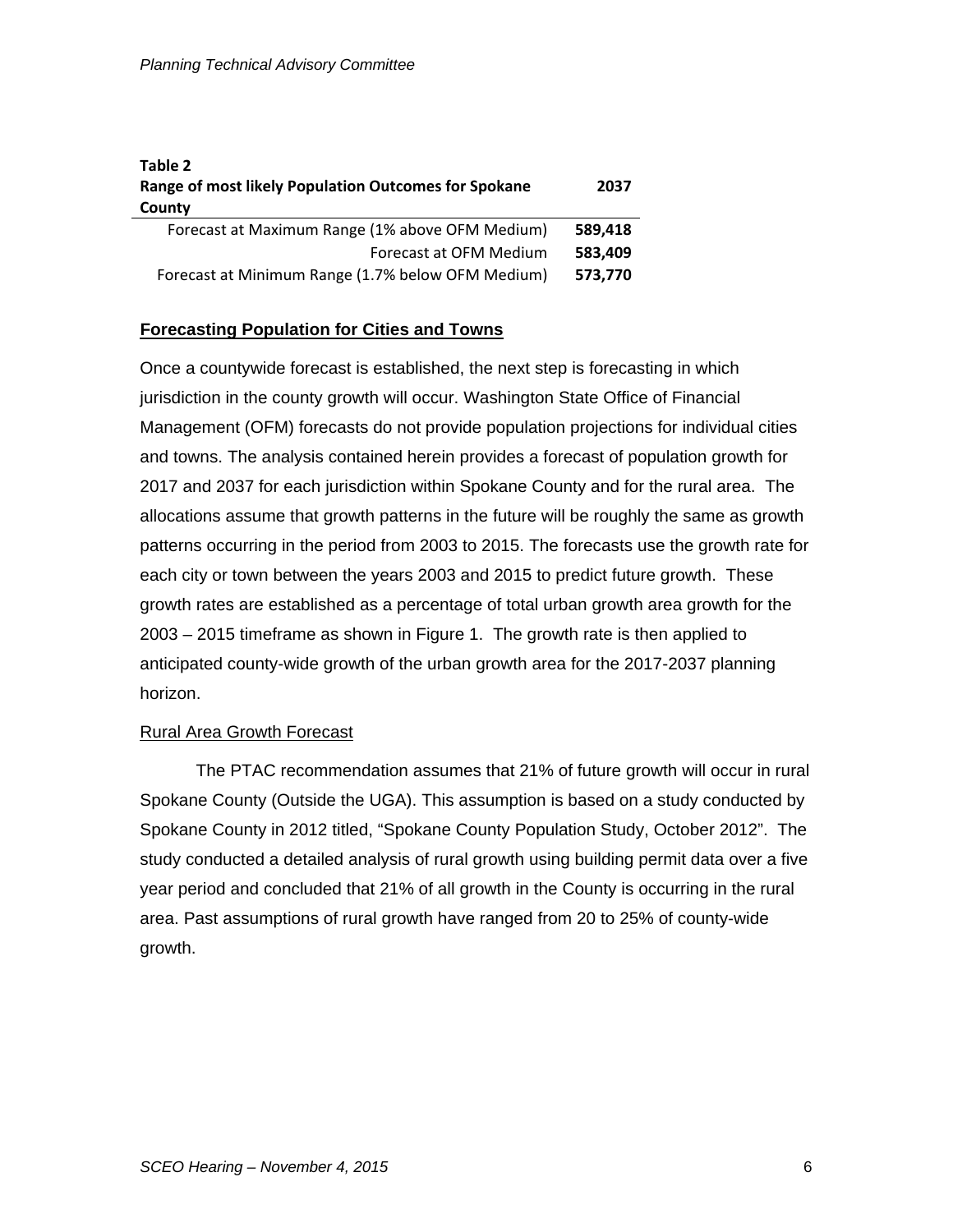

### **Figure 1 – Population Growth as a % of Total Urban Growth, 2003-2015**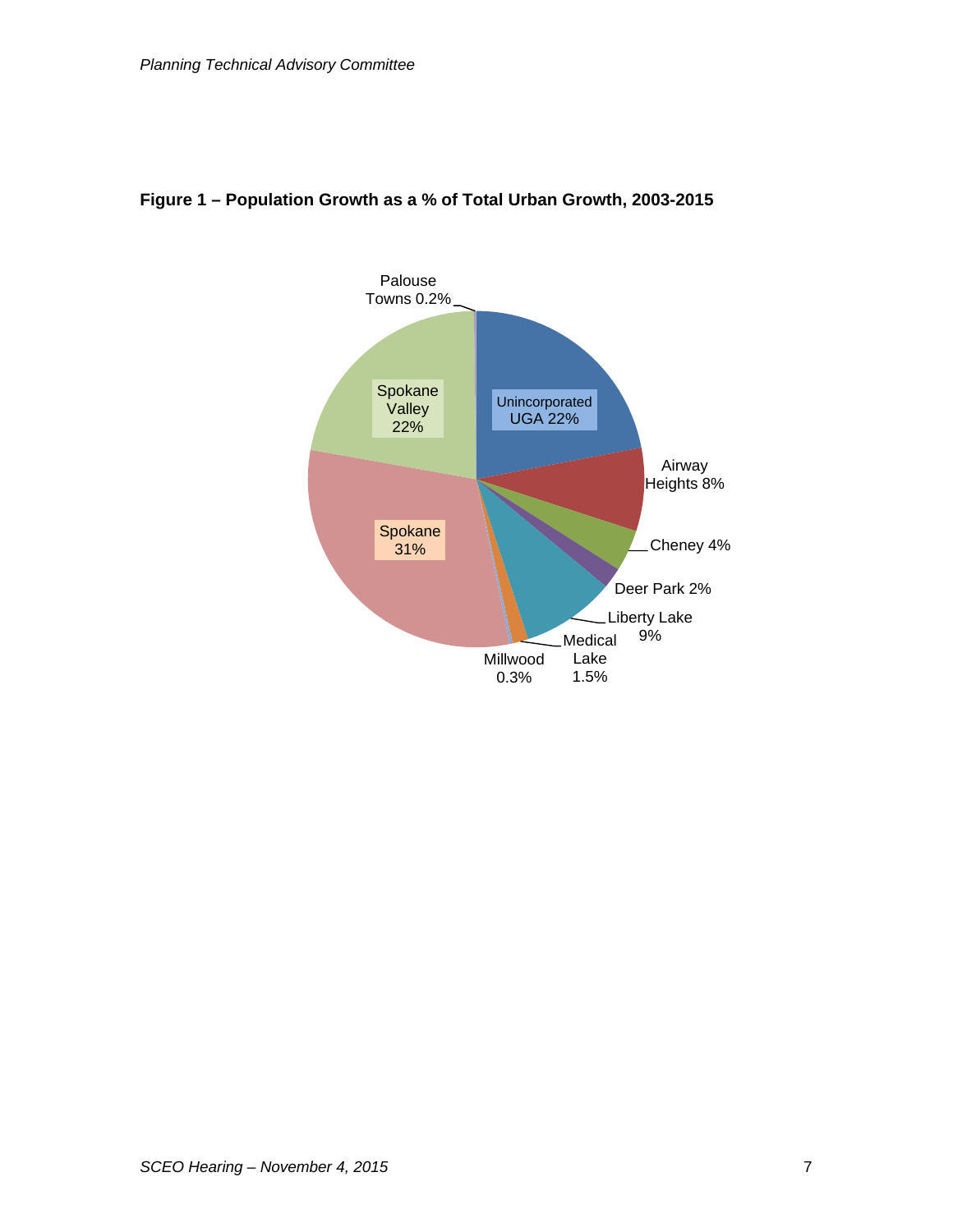Table 3 shows the range of likely population outcomes using the maximum (1% above) and minimum (1.7% below) range of forecasting accuracy in Table 2. Population forecasts for cities and towns are established by applying historic growth trends for cities and towns based on overall county population totals.

#### **Table 3 – Range of Population Forecasts Based on Accuracy of Past OFM Forecasts**

| <b>Jurisdiction</b>                | 2037<br>Population<br><b>Forecast</b><br><b>Minimum</b><br>drift<br>1.7% below<br><b>OFM</b><br><b>Medium</b> | 2037<br>Population<br><b>Estimate</b><br><b>Medium</b><br><b>OFM</b> | 2037<br>Population<br><b>Forecast</b><br><b>Maximum</b><br><b>Drift</b><br>1% above<br><b>OFM</b><br><b>Medium</b> |
|------------------------------------|---------------------------------------------------------------------------------------------------------------|----------------------------------------------------------------------|--------------------------------------------------------------------------------------------------------------------|
| <b>Spokane County</b>              | 573,770                                                                                                       | 583,409                                                              | 589,418                                                                                                            |
| Unincorporated Spokane County      | 173,125                                                                                                       | 176,780                                                              | 179,059                                                                                                            |
| Unincorporated UGA                 | 66,486                                                                                                        | 68,117                                                               | 69,134                                                                                                             |
| <b>Unincorporated Rural</b>        | 106,639                                                                                                       | 108,663                                                              | 109,925                                                                                                            |
| <b>Urban Growth Area</b>           | 467,131                                                                                                       | 474,746                                                              | 479,493                                                                                                            |
| <b>Incorporated Spokane County</b> | 400,645                                                                                                       | 406,629                                                              | 410,359                                                                                                            |
| <b>Airway Heights</b>              | 13,698                                                                                                        | 14,298                                                               | 14,671                                                                                                             |
| Cheney                             | 14,438                                                                                                        | 14,776                                                               | 14,986                                                                                                             |
| Deer Park                          | 5,185                                                                                                         | 5,325                                                                | 5,412                                                                                                              |
| Fairfield                          | 656                                                                                                           | 660                                                                  | 663                                                                                                                |
| Latah                              | 195                                                                                                           | 195                                                                  | 195                                                                                                                |
| Liberty Lake                       | 15,206                                                                                                        | 15,909                                                               | 16,348                                                                                                             |
| <b>Medical Lake</b>                | 5,931                                                                                                         | 6,042                                                                | 6,111                                                                                                              |
| Millwood                           | 1,932                                                                                                         | 1,947                                                                | 1,958                                                                                                              |
| Rockford                           | 470                                                                                                           | 470                                                                  | 470                                                                                                                |
| Spangle                            | 287                                                                                                           | 288                                                                  | 288                                                                                                                |
| Spokane                            | 234,306                                                                                                       | 236,698                                                              | 238,189                                                                                                            |
| Spokane Valley                     | 108,233                                                                                                       | 109,913                                                              | 110,960                                                                                                            |
| Waverly                            | 108                                                                                                           | 108                                                                  | 108                                                                                                                |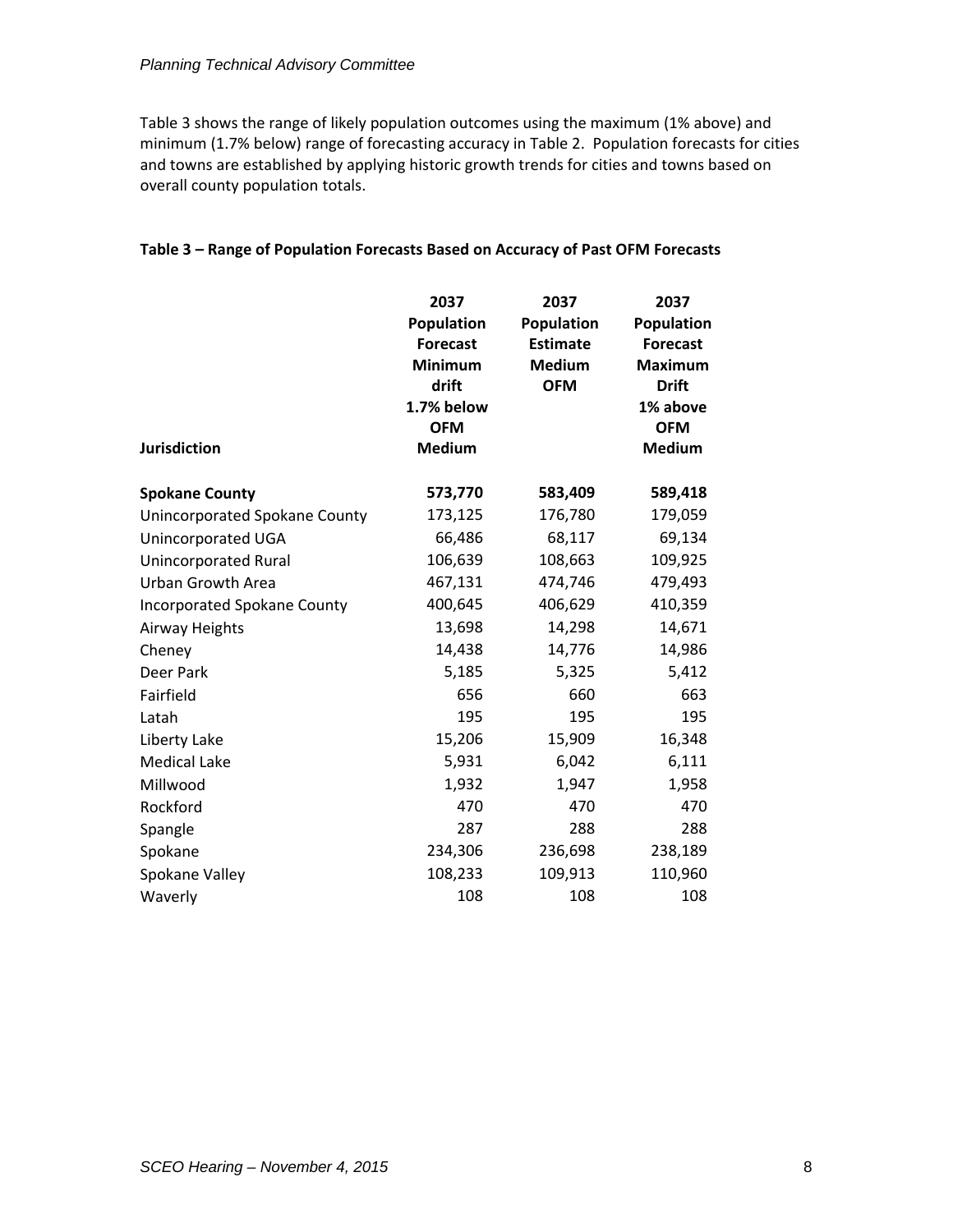## **Planning Technical Committee Recommendation**

The Planning Technical Advisory Committee (PTAC) recommends adoption of the following forecast and allocation for the 2017 to 2037 planning horizon. The recommendation utilizes the Office of Financial Management (OFM) medium series forecast for 2037 and applies the historic growth rate from 2003 through 2015 to forecast the future population of cities, towns and the unincorporated urban growth area. The population allocation in the last column is simply the 2037 forecast minus the 2017 population. The PTAC recognizes that adoption of a population forecast within the maximum/minimum values illustrated in Table 3 would be viable alternatives.

| Jurisdiction                       | 2017<br>Population<br>Estimate | 2037<br><b>Population</b><br><b>Forecast</b> | 2017 - 2037<br>Population<br><b>Allocation</b> |
|------------------------------------|--------------------------------|----------------------------------------------|------------------------------------------------|
| Spokane County                     | 499,348                        | 583,409                                      |                                                |
| Unincorporated Spokane             |                                |                                              |                                                |
| County                             | 144,903                        | 176,780                                      |                                                |
| Unincorporated UGA                 | 53,893                         | 68,117                                       | 14,224                                         |
| Unincorporated Rural               | 91,010                         | 108,663                                      | 17,653                                         |
| Urban Growth Area                  | 408,338                        | 474,746                                      | 66,408                                         |
| <b>Incorporated Spokane County</b> | 354,445                        | 406,629                                      | 52,184                                         |
| Airway Heights                     | 9,071                          | 14,298                                       | 5,226                                          |
| Cheney                             | 11,827                         | 14,776                                       | 2,949                                          |
| Deer Park                          | 4,110                          | 5,325                                        | 1,215                                          |
| Fairfield                          | 620                            | 660                                          | 40                                             |
| Latah                              | 195                            | 195                                          | 0                                              |
| Liberty Lake                       | 9,780                          | 15,909                                       | 6,129                                          |
| <b>Medical Lake</b>                | 5,072                          | 6,042                                        | 970                                            |
| Millwood                           | 1,808                          | 1,947                                        | 139                                            |
| Rockford                           | 470                            | 470                                          | 0                                              |
| Spangle                            | 281                            | 288                                          | $\overline{\mathbf{z}}$                        |
| Spokane                            | 215,839                        | 236,698                                      | 20,859                                         |
| Spokane Valley                     | 95,264                         | 109,913                                      | 14,650                                         |
| Waverly                            | 108                            | 108                                          | 0                                              |

#### **Table 4 – PTAC Recommendation, 2037 Forecast and Allocation**